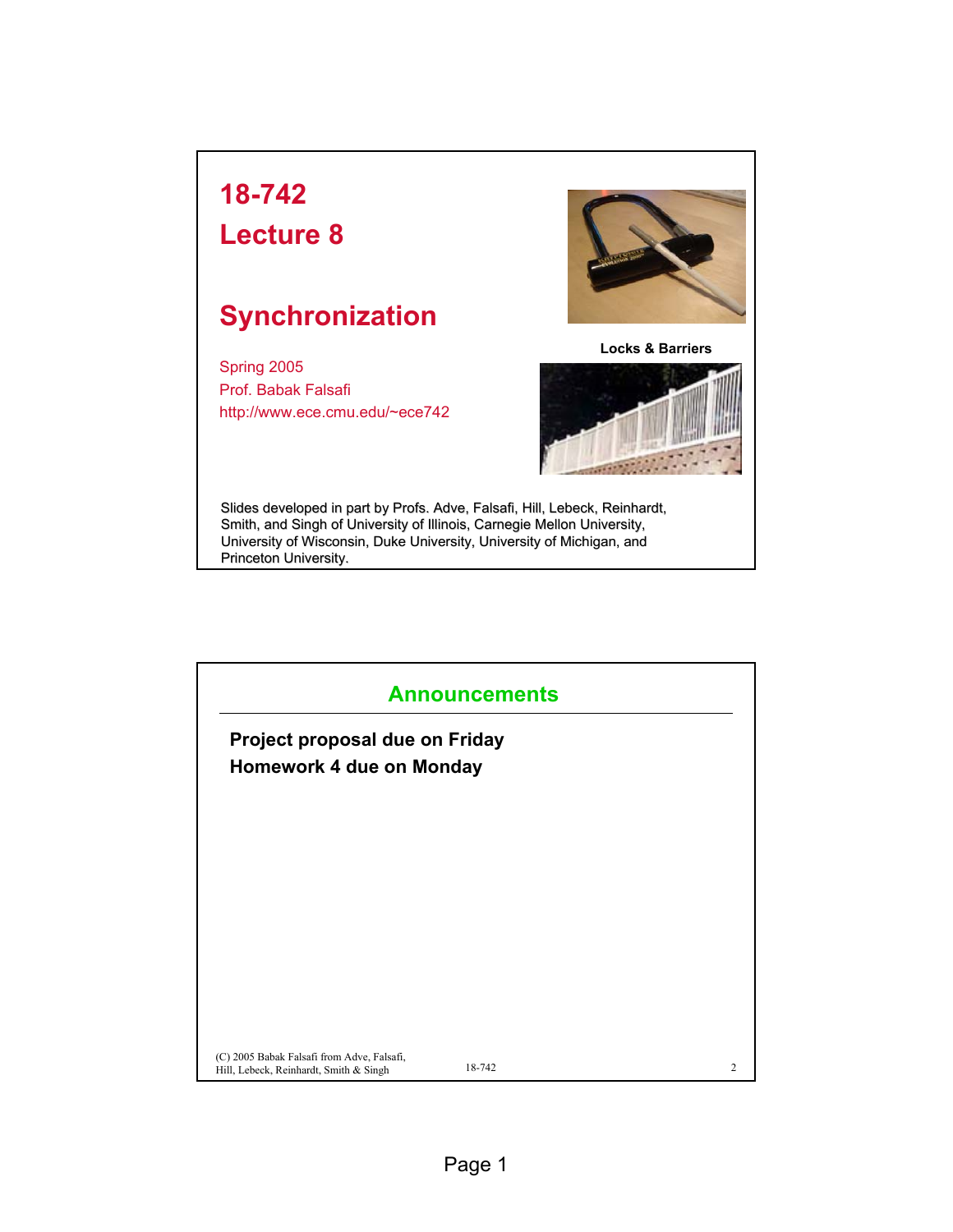

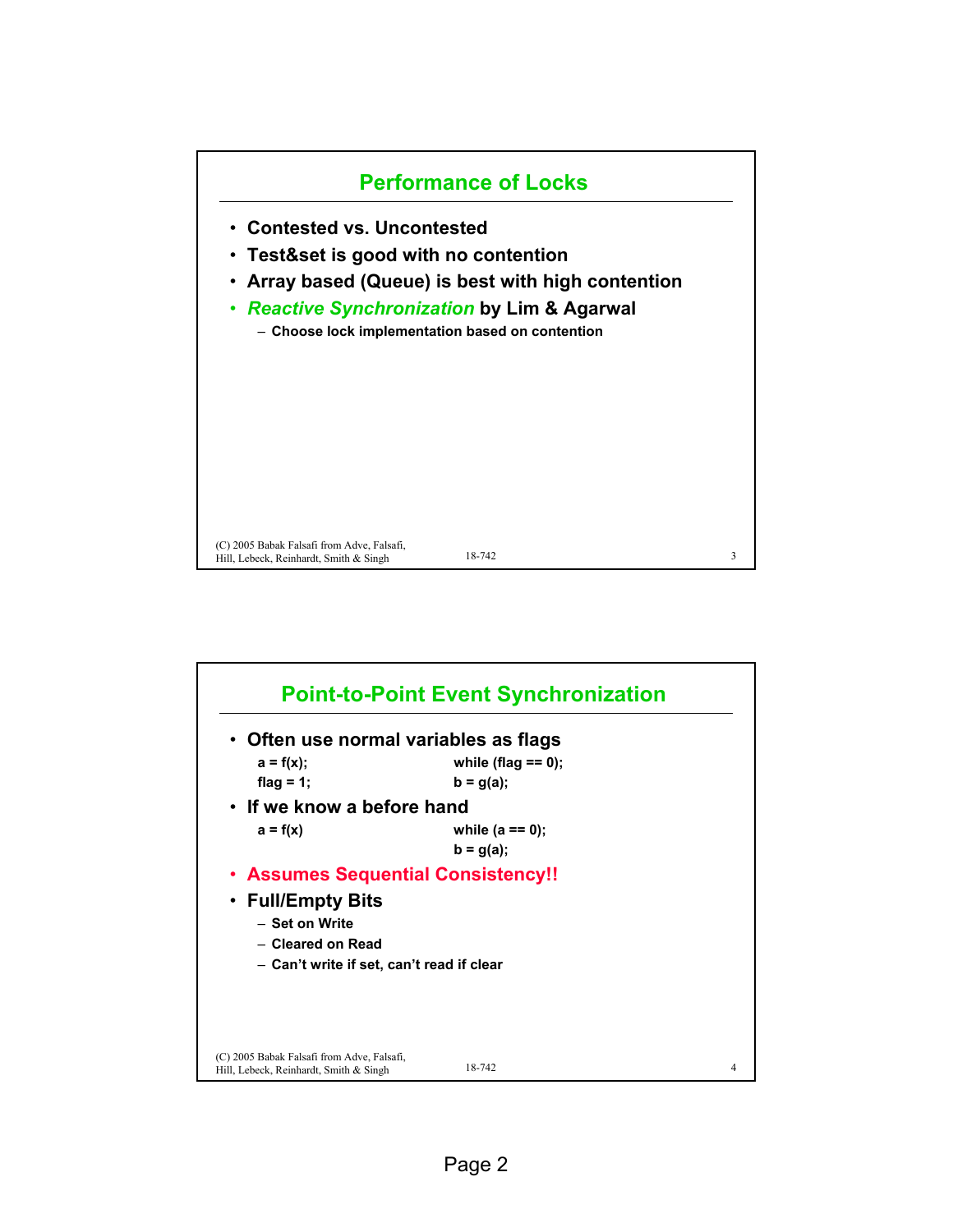

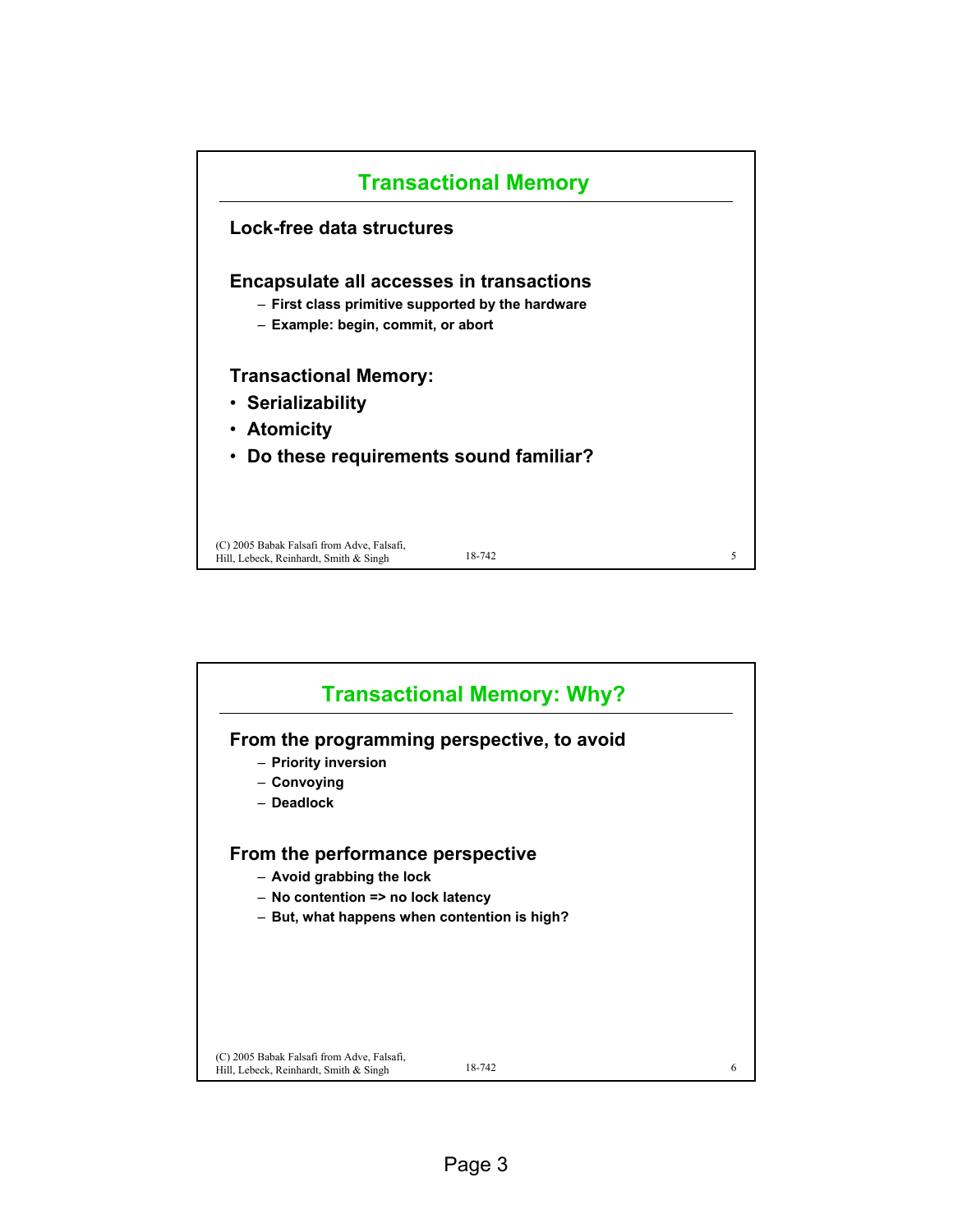

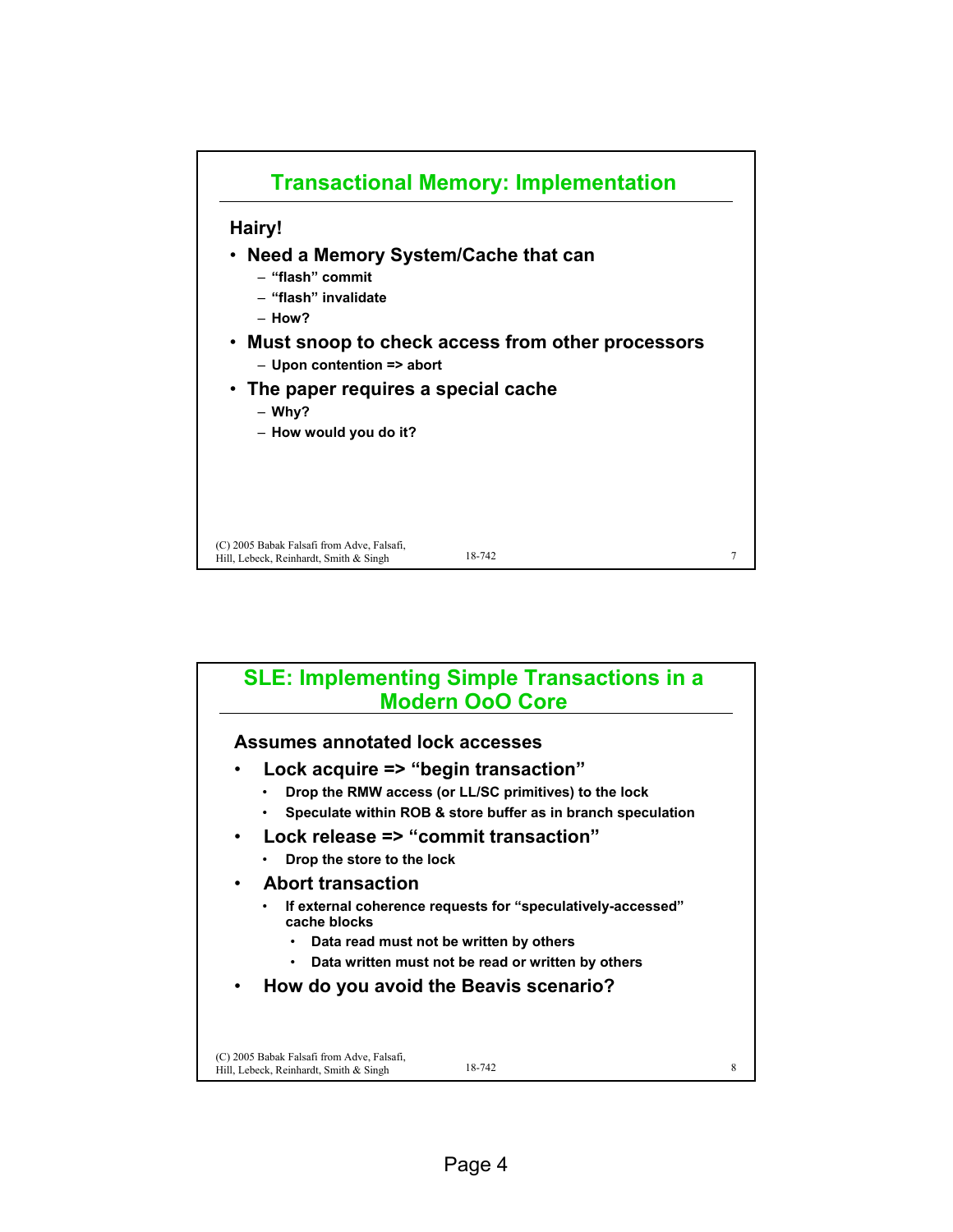

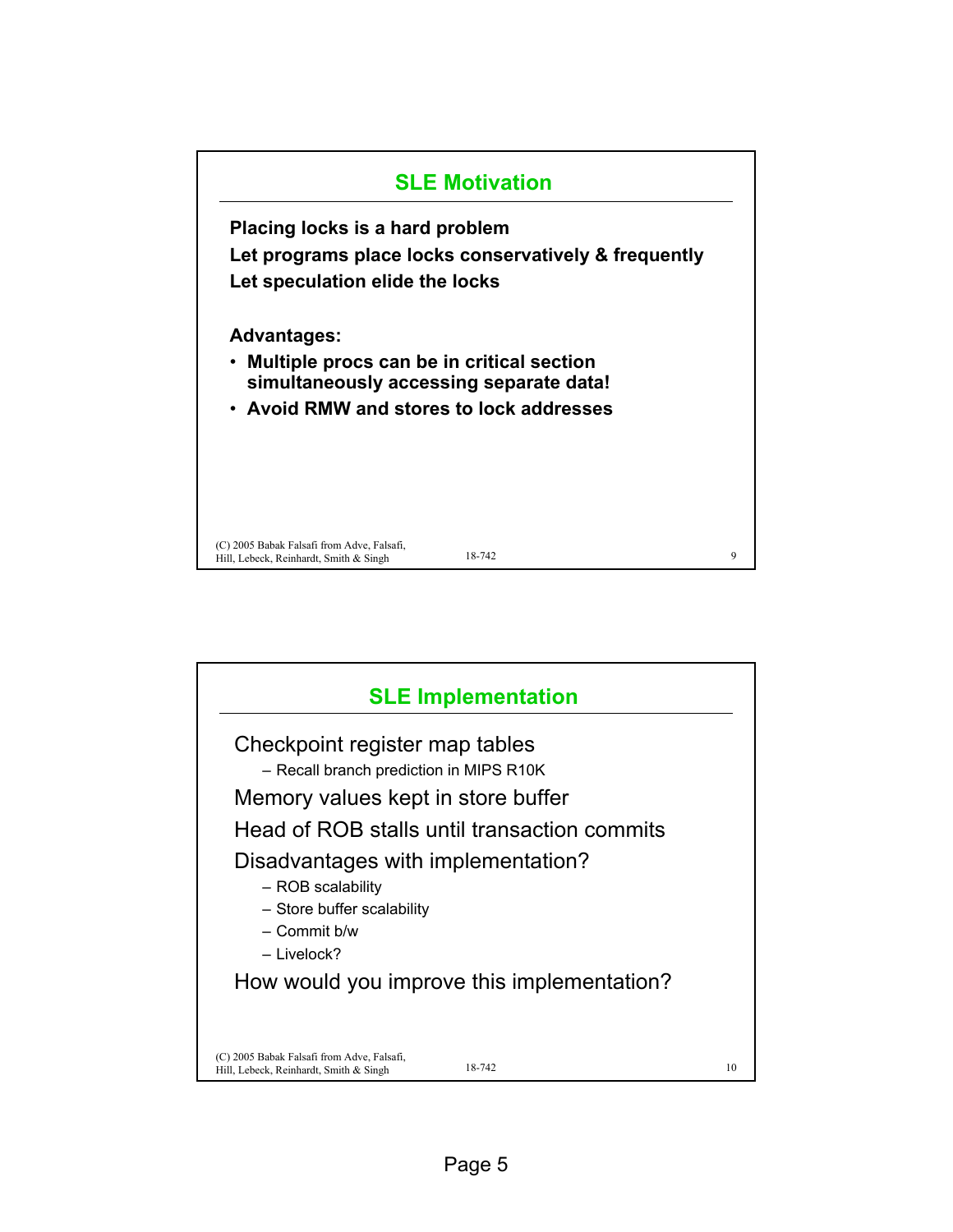|                                                                        | Measure performance for CMP, SMP, and DSM systems<br>٠<br><b>TSO Memory Consistency model</b><br>٠<br>Benchmarks simulated on SimpleMP, execution-driven simulator for<br>٠<br>running multithreaded binaries: |                      |  |  |
|------------------------------------------------------------------------|----------------------------------------------------------------------------------------------------------------------------------------------------------------------------------------------------------------|----------------------|--|--|
| Application                                                            | Type of simulation                                                                                                                                                                                             | Inputs               |  |  |
| <b>Barnes</b>                                                          | N-Body                                                                                                                                                                                                         | 4k bodies            |  |  |
| Cholesky                                                               | <b>Matrix factoring</b>                                                                                                                                                                                        | tk14.0               |  |  |
| Mp3D                                                                   | <b>Rarefied field flow</b>                                                                                                                                                                                     | 24000 mols, 25 iter. |  |  |
| <b>Radiosity</b>                                                       | 3D Rendering                                                                                                                                                                                                   | -room, batch mode    |  |  |
| Water-Nsq                                                              | Water molecules                                                                                                                                                                                                | 512 mols, 3 iter.    |  |  |
| Ocean-cont                                                             | <b>Hydrodynamics</b>                                                                                                                                                                                           | x130                 |  |  |
| * Slides from Eric Chung<br>(C) 2005 Babak Falsafi from Adve, Falsafi, |                                                                                                                                                                                                                |                      |  |  |

| All configurations | 1 Ghz, 128-entry ROB, 64-entry LSQ, 16-<br>entry I-fetch queue, Out-of-order<br>issue/commit of 8 inst. per cycle |
|--------------------|-------------------------------------------------------------------------------------------------------------------|
| CMP                | Sun Gigaplane-type MOESI protocol<br>between L1s, split transaction. Address bus:<br>broadcast network            |
| <b>SMP</b>         | Sun Gigaplane-type MOESI protocol<br>between L2s, split transaction. Address bus:<br>broadcast network.           |
| <b>DSM</b>         | SGI Origin-2000-type MESI protocol between<br>L2s. Directory: full mapped                                         |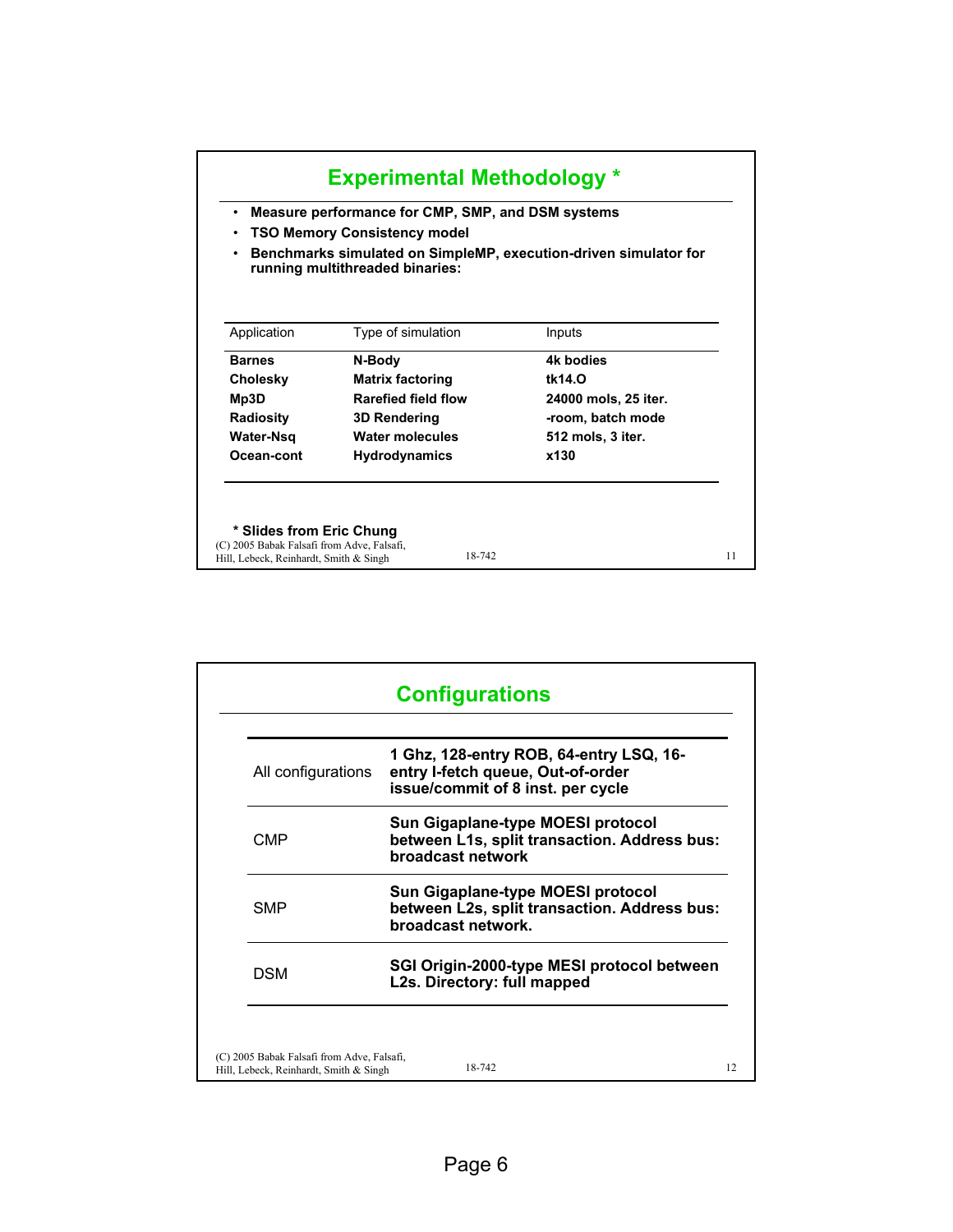

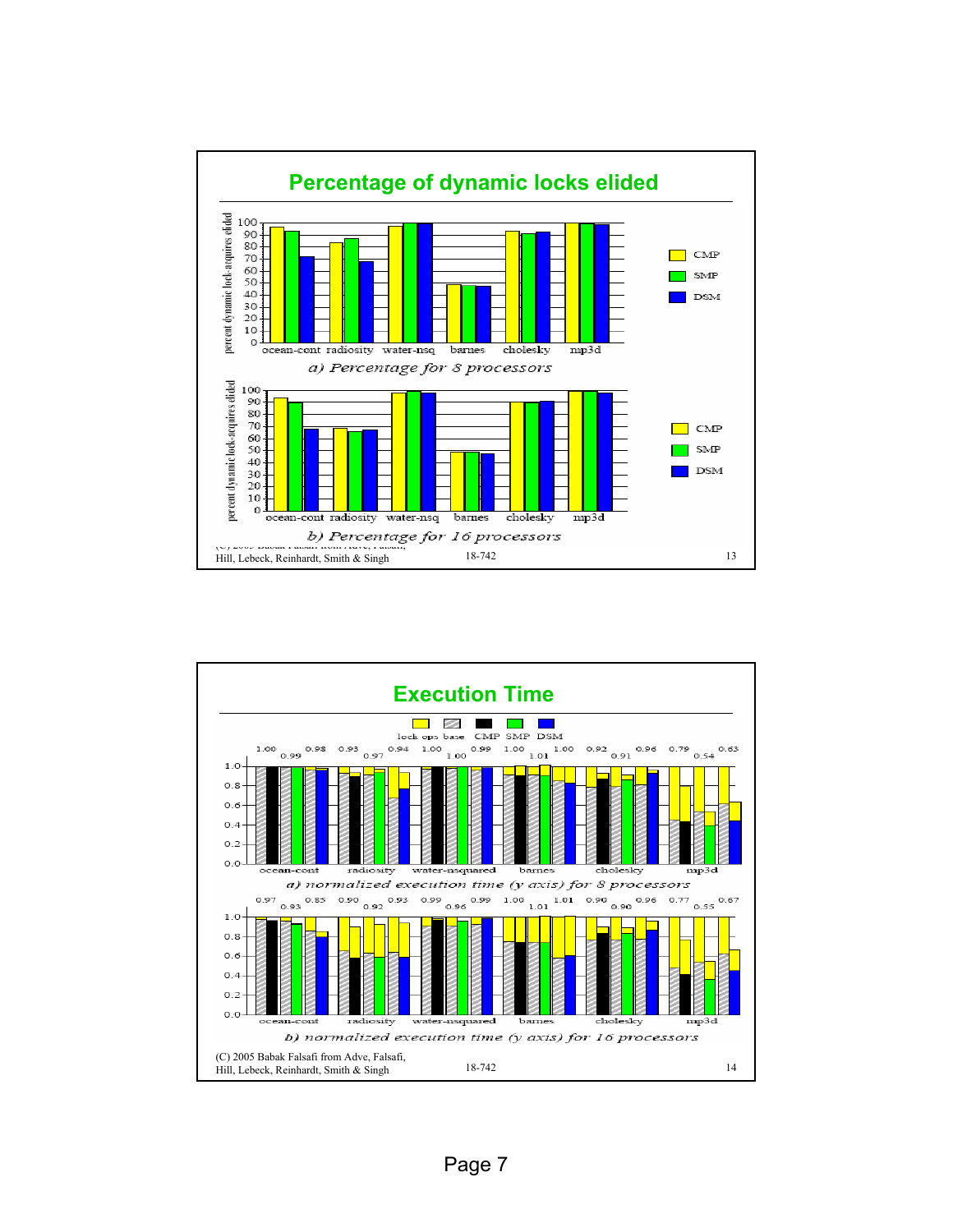